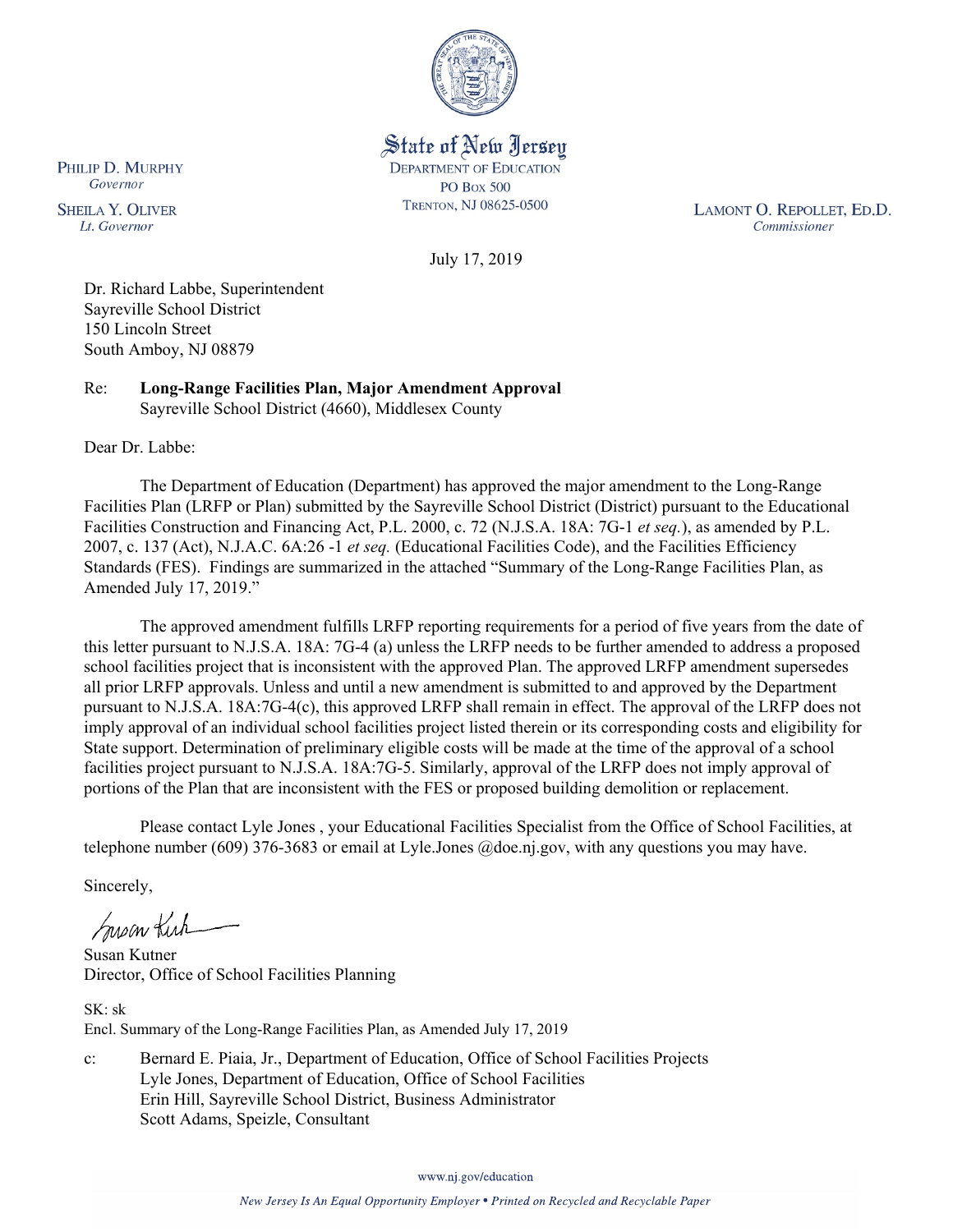# **Sayreville School District (4660) Summary of the Long-Range Facilities Plan, as Amended July 17, 2019**

The Department of Education (Department) has completed its review of the major amendment to the Long-Range Facilities Plan (LRFP or Plan) submitted by the Sayreville School District (District) pursuant to the Educational Facilities Construction and Financing Act, P.L. 2000, c. 72 (N.J.S.A. 18A: 7G-1 *et seq.*), as amended by P.L. 2007, c. 137 (Act), N.J.A.C. 6A:26-1 et seq. (Educational Facilities Code), and the Facilities Efficiency Standards (FES).

The following provides a summary of the District's approved amended LRFP. The summary is based on the standards set forth in the Act, the Educational Facilities Code, the FES, District-reported information in the Department's LRFP reporting system, and supporting documentation. The referenced reports in *italic* text are standard reports available on the Department's LRFP website.

## **1. Inventory Overview**

The District is classified as a Regular Operating District (ROD) for funding purposes. It provides services for students in grades PK-12.

The District identified existing and proposed schools, sites, buildings, rooms, and site amenities in its LRFP. Table 1 lists the number of existing and proposed district schools, sites, and buildings. Detailed information can be found in the *School Asset Inventory Report* and the *Site Asset Inventory Report.*

**As directed by the Department, school facilities projects that have received initial approval by the Department and have been approved by the voters, if applicable, are represented as "existing" in the LRFP.** Approved projects that include new construction and/or the reconfiguration/reassignment of existing program space are as follows: n/a.

# **Table 1: Number of Schools, School Buildings, and Sites**

|                                              | <b>Existing</b> | <b>Proposed</b> |
|----------------------------------------------|-----------------|-----------------|
| Number of Schools (assigned DOE school code) |                 |                 |
| Number of School Buildings <sup>1</sup>      |                 |                 |
| Number of Non-School Buildings <sup>2</sup>  |                 |                 |
| Number of Vacant Buildings                   |                 |                 |
| Number of Sites                              |                 |                 |

*1 Includes district-owned buildings and long-term leases serving students in district-operated programs 2 Includes occupied district-owned buildings not associated with a school, such as administrative or utility buildings*

Based on the existing facilities inventory submitted by the District:

- Schools using leased buildings (short or long-term):  $n/a$
- Schools using temporary classroom units (TCUs), excluding TCUs supporting construction: n/a
- Vacant/unassigned school buildings:  $n/a$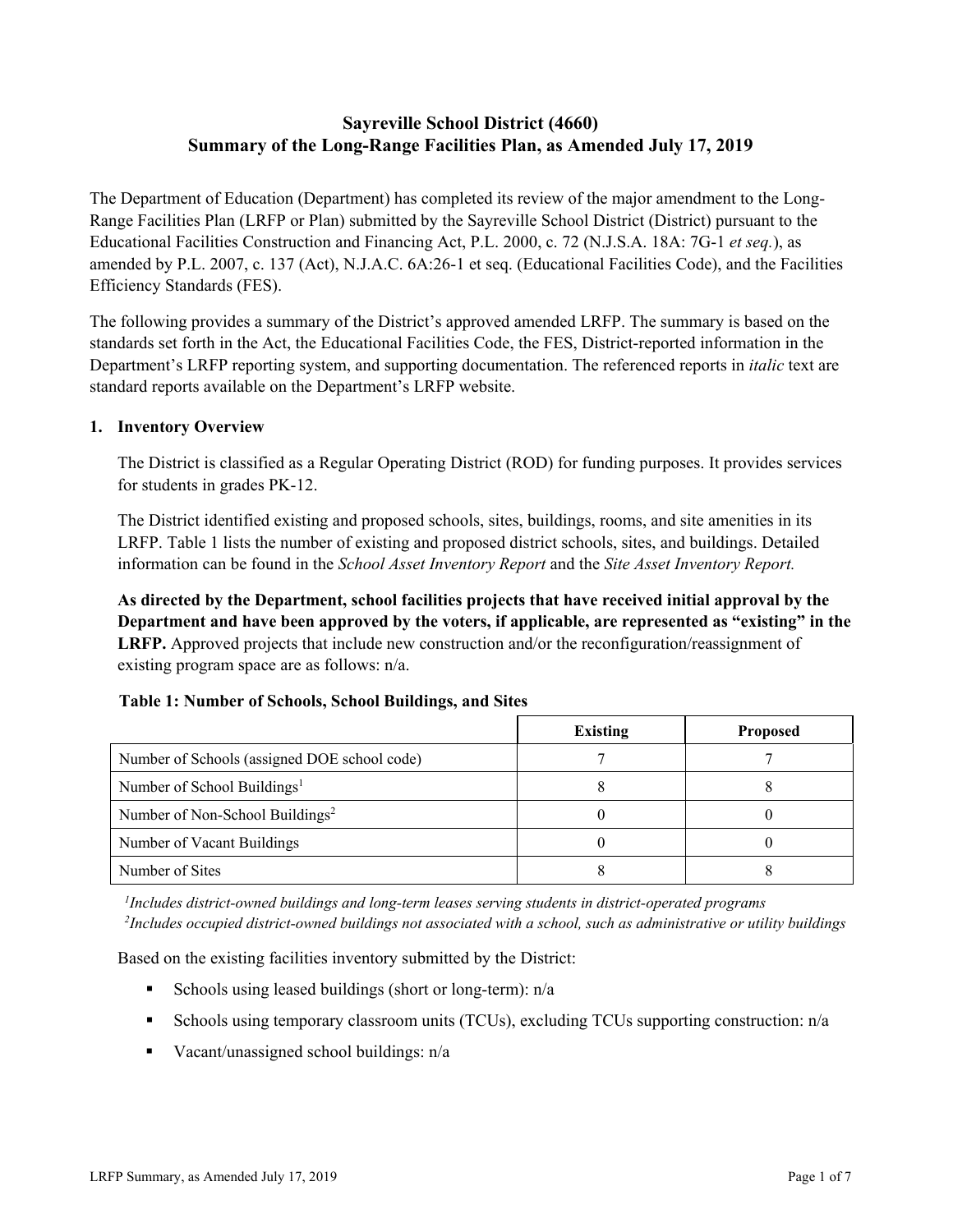**FINDINGS** The Department has determined that the proposed inventory is adequate for approval of the District's LRFP amendment. However, the LRFP determination does not imply approval of an individual school facilities project listed within the LRFP; the District must submit individual project applications for project approval.

# **2. District Enrollments**

The District determined the number of students, or "proposed enrollments," to be accommodated for LRFP planning purposes on a district-wide basis and in each school.

The Department minimally requires the submission of a standard cohort-survival projection using historic enrollment data from the Application for School State Aid (ASSA) or NJ Smart. The cohort-survival method projection method forecasts future students based upon the survival of the existing student population as it moves from grade to grade. A survival ratio of less than 1.00 indicates a loss of students, while a survival ratio of more than 1.00 indicates the class size is increasing. For example, if a survival ratio tracking first to second grade is computed to be 1.05, the grade size is increasing by 5% from one year to the next. The cohort-survival projection methodology works well for communities with stable demographic conditions. Atypical events impacting housing or enrollments, such as an economic downturn that halts new housing construction or the opening of a charter or private school, typically makes a cohort-survival projection less reliable.

#### **Proposed enrollments are based on a standard cohort-survival enrollment projection.**

Adequate supporting documentation was submitted to the Department to justify the proposed enrollments. Table 2 provides a comparison of existing and projected enrollments. All totals include special education students.

|                              | <b>Existing Enrollments</b> | <b>District Proposed Enrollments</b> |
|------------------------------|-----------------------------|--------------------------------------|
| <b>Grades</b>                | 2018-19                     | 2023-24                              |
| PK (excl. private providers) | 137                         | 137                                  |
| Grades K-5                   | 2,826                       | 2,566                                |
| Grades 6-8                   | 1,422                       | 1,387                                |
| Grades 9-12                  | 1,808                       | 1,877                                |
| <b>Totals K-12</b>           | 6,193                       | 5,967                                |

#### **Table 2: Enrollments**

**FINDINGS** The Department has determined the District's proposed enrollments to be acceptable for approval of the District's LRFP amendment. The Department will require a current enrollment projection at the time an application for a school facilities project is submitted incorporating the District's most recent enrollments in order to verify that the LRFP's planned capacity is appropriate for the updated enrollments.

#### **3. District Practices Capacity**

Based on information provided in the room inventories, *District Practices Capacity* was calculated for each school building to determine whether adequate capacity is proposed for the projected enrollments based on district scheduling and class size practices. The capacity totals assume instructional buildings can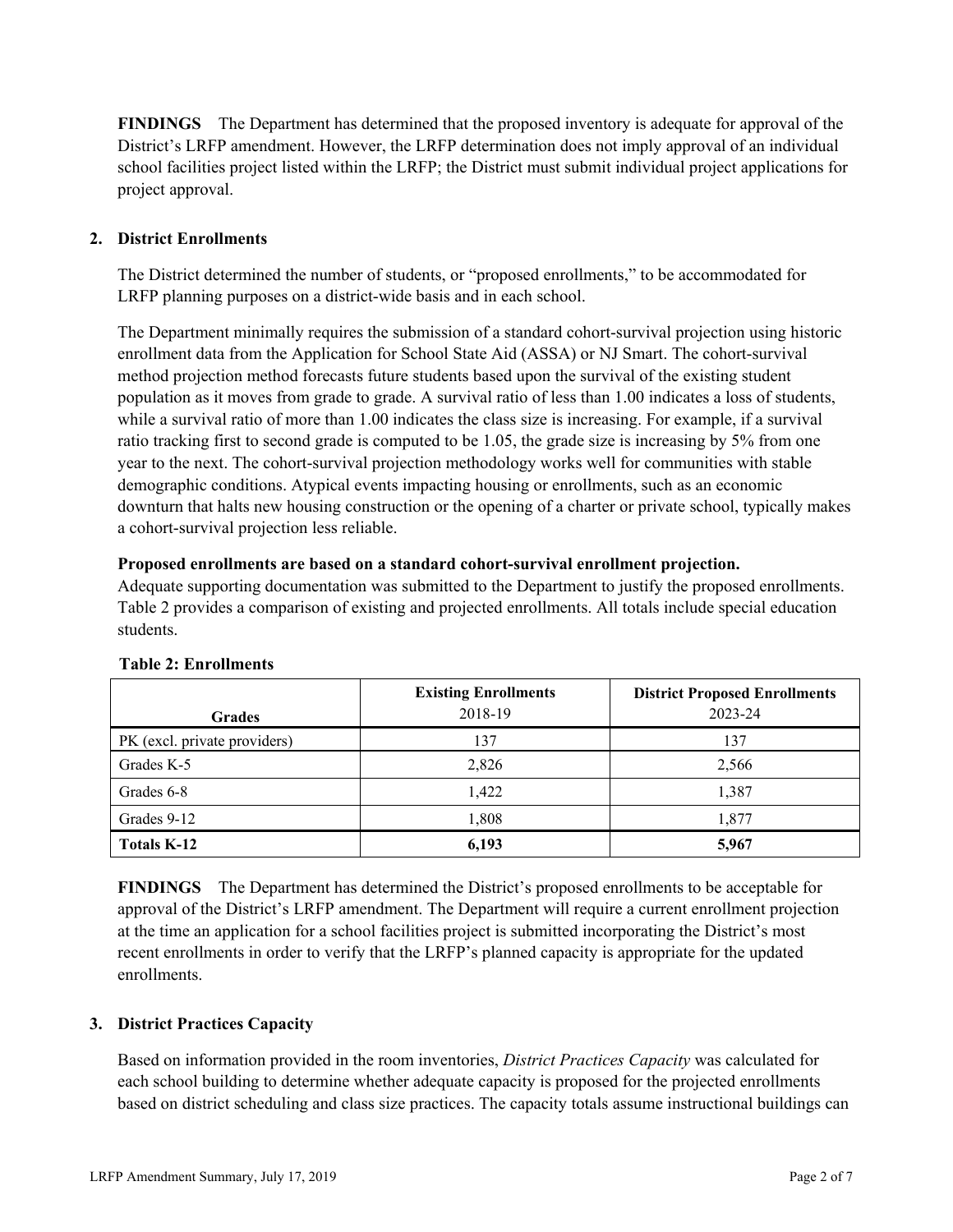be fully utilized regardless of school sending areas, transportation, and other operational issues. The calculations only consider district-owned buildings and long-term leases; short term leases and temporary buildings are excluded. A capacity utilization factor of 90% for classrooms serving grades K-8 and 85% for classrooms serving grades 9-12 is applied in accordance with the FES. No capacity utilization factor is applied to preschool classrooms.

In certain cases, districts may achieve adequate District Practices Capacity to accommodate enrollments but provide inadequate square feet per student in accordance with the FES, resulting in educational adequacy issues and "Unhoused Students." Unhoused students are considered in the "Functional Capacity" calculations used to determine potential State support for school facilities projects and are analyzed in Section 4.

Table 3 provides a summary of proposed enrollments and existing and proposed District-wide capacities. Detailed information can be found in the LRFP website reports titled *FES and District Practices Capacity Report, Existing Rooms Inventory Report, and Proposed Rooms Inventory Report.*

| <b>Grades</b>          | <b>Proposed</b><br><b>Enrollments</b> | <b>Existing</b><br><b>District</b><br><b>Practices</b><br>Capacity | <b>Existing</b><br>Deviation* | <b>Proposed</b><br><b>District</b><br><b>Practices</b><br>Capacity | <b>Proposed</b><br>Deviation* |
|------------------------|---------------------------------------|--------------------------------------------------------------------|-------------------------------|--------------------------------------------------------------------|-------------------------------|
| Elementary (PK-5)      | 2,703                                 | 2,708.50                                                           | 5.50                          | 2,708.50                                                           | 5.50                          |
| Middle $(6-8)$         | 1,387                                 | 1,366.35                                                           | $-20.65$                      | 1,366.35                                                           | $-20.65$                      |
| High $(9-12)$          | 1,877                                 | 1,846.20                                                           | $-30.80$                      | 1,846.20                                                           | $-30.80$                      |
| <b>District Totals</b> | 5,967                                 | 5,921.05                                                           | $-45.95$                      | 5,921.05                                                           | $-45.95$                      |

**Table 3: District Practices Capacity Analysis**

*\* Positive numbers signify surplus capacity; negative numbers signify inadequate capacity. Negative values for District Practices capacity are acceptable for approval if proposed enrollments do not exceed 100% capacity utilization.*

Considerations:

- Based on the proposed enrollments and existing room inventories, the District is projected to have inadequate capacity for the following grade groups, assuming all school buildings can be fully utilized: n/a
- Adequate justification has been provided by the District if the proposed capacity for a school significantly deviates from the proposed enrollments. Generally, surplus capacity is acceptable for LRFP approval if additional capacity is not proposed through new construction.

**FINDINGS**The Department has determined that proposed District capacity, in accordance with the proposed enrollments, is adequate for approval of the District's LRFP amendment. The Department will require a current enrollment projection at the time an application for a school facilities project is submitted, incorporating the District's most recent Fall Enrollment Report, in order to verify that the LRFP's planned capacity meets the District's updated enrollments.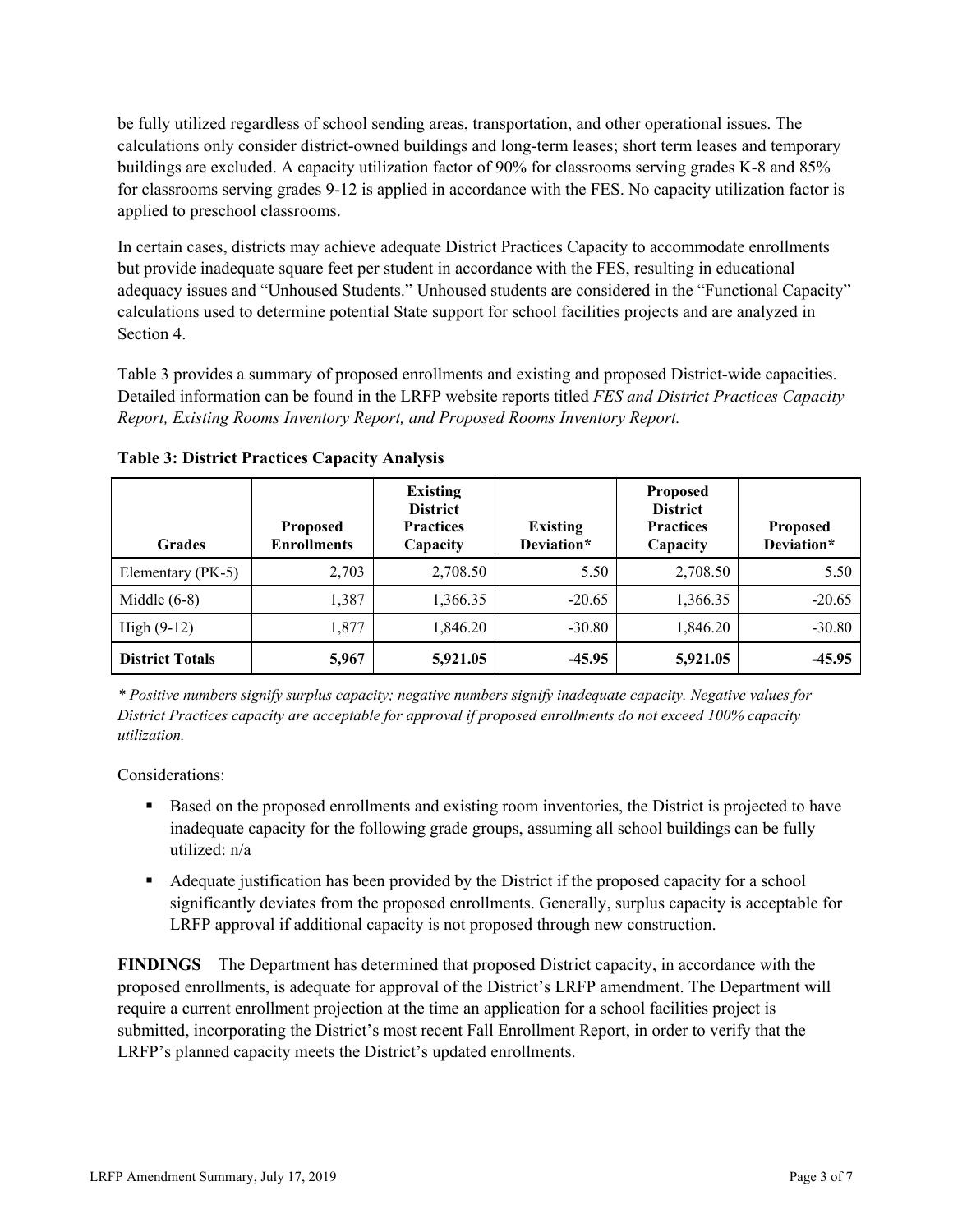## **4. New Construction Funding Eligibility**

*Functional Capacity* was calculated and compared to the proposed enrollments to provide a preliminary estimate of Unhoused Students and new construction funding eligibility.

*Functional Capacity* is the adjusted gross square footage of a school building *(total gross square feet minus excluded space)* divided by the minimum area allowance per full-time equivalent student for the grade level contained therein. *Unhoused Students* is the number of students projected to be enrolled in the District that exceeds the Functional Capacity of the District's schools pursuant to N.J.A.C. 6A:26-2.2(c). *Excluded Square Feet* includes (1) square footage exceeding the FES for any pre-kindergarten, kindergarten, general education, or self-contained special education classroom; (2) grossing factor square footage *(corridors, stairs, mechanical rooms, etc.)* that exceeds the FES allowance, and (3) square feet proposed to be demolished or discontinued from use. Excluded square feet may be revised during the review process for individual school facilities projects.

Table 4 provides a preliminary assessment of the Functional Capacity, Unhoused Students, and Estimated Maximum Approved Area for Unhoused Students for each FES grade group. The calculations exclude temporary facilities and short-term leased buildings. School buildings proposed for whole or partial demolition or reassignment to a non-school use are excluded from the calculations pending project application review. If a building is proposed to be reassigned to a different school, the square footage is applied to the proposed grades after reassignment. Buildings that are not assigned to a school are excluded from the calculations. In addition, only preschool students eligible for state funding (former ECPA students) are included. Detailed information concerning the calculations can be found in the *Functional Capacity and Unhoused Students Report* and the *Excluded Square Footage Report.*

|                                                | <b>PK/K-5</b> | $6 - 8$   | $9-12$    | <b>Total</b> |
|------------------------------------------------|---------------|-----------|-----------|--------------|
| PK Eligible Students/K-12 Proposed Enrollments | 2,703         | 1,387     | 1,877     |              |
| FES Area Allowance (SF/student)                | 125.00        | 134.00    | 151.00    |              |
| <b>Prior to Completion of Proposed Work:</b>   |               |           |           |              |
| <b>Existing Gross Square Feet</b>              | 371,399       | 133,919   | 249,510   | 754,828      |
| Adjusted Gross Square Feet                     | 359,058       | 132,511   | 242,867   | 734,436      |
| <b>Adjusted Functional Capacity</b>            | 2,872.47      | 988.89    | 1,608.39  |              |
| Unhoused Students                              | 0.00          | 398.11    | 268.61    |              |
| Est. Max. Area for Unhoused Students           | 0.00          | 53,347.40 | 40,560.00 |              |
| <b>After Completion of Proposed Work:</b>      |               |           |           |              |
| Gross Square Feet                              | 371,399       | 133,919   | 249,510   | 754,828      |
| New Gross Square Feet                          | $\theta$      | $\theta$  | $\Omega$  | $\theta$     |
| Adjusted Gross Square Feet                     | 359,058       | 132,511   | 242,867   | 734,436      |
| <b>Functional Capacity</b>                     | 2,872.47      | 988.89    | 1,608.39  |              |
| Unhoused Students after Construction           | 0.00          | 398.11    | 268.61    |              |
| Est. Max. Area Remaining                       | 0.00          | 53,347.40 | 40,560.00 |              |

**Table 4: Estimated Maximum Approved Area for Unhoused Students**

Facilities used for non-instructional or non-educational purposes are ineligible for State support under the Act. However, projects for such facilities shall be reviewed by the Department to determine whether they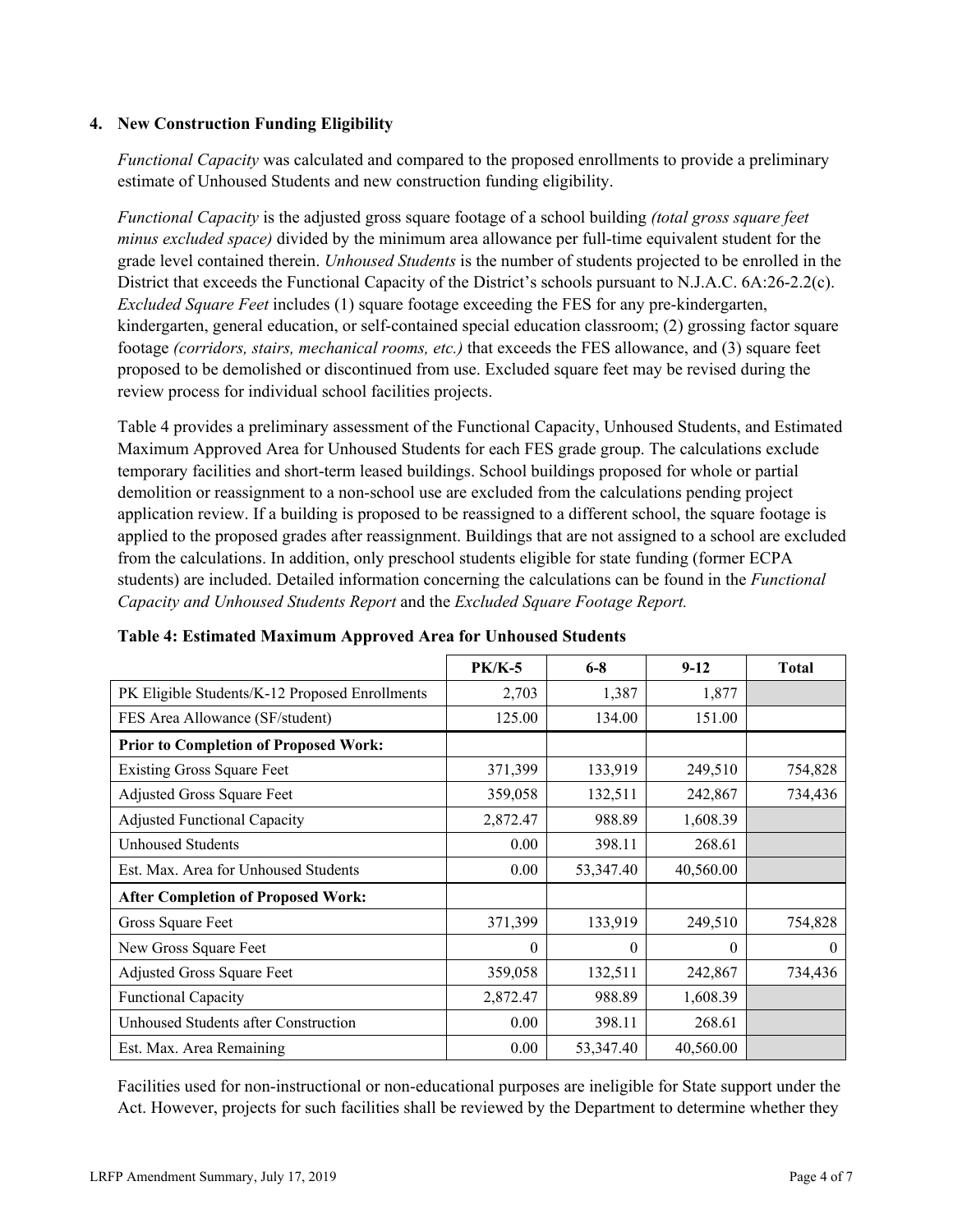are consistent with the District's LRFP and whether the facility, if it is to house students (full or part time) conforms to educational adequacy requirements. These projects shall conform to all applicable statutes and regulations.

Estimated costs represented in the LRFP by the District are for capital planning purposes only. The estimates are not intended to represent preliminary eligible costs or final eligible costs of approved school facilities projects.

Considerations:

- The District does not have approved projects pending completion, as noted in Section 1, that impact the Functional Capacity calculations.
- The Functional Capacity calculations *exclude* square feet proposed for demolition or discontinuation for the following FES grade groups and school buildings pending a feasibility study and project review: n/a.
- Based on the preliminary assessment, the District has Unhoused Students prior to the completion of proposed work for the following FES grade groups: 6-8, 9-12.
- New construction is proposed for the following FES grade groups:  $n/a$ .
- **Proposed new construction exceeds the estimated maximum area allowance for Unhoused** Students prior to the completion of the proposed work for the following grade groups: n/a.
- The District, based on the preliminary LRFP assessment, will have Unhoused Students after completion of the proposed LRFP work. If the District is projected to have Unhoused Students, adequate justification has been provided to confirm educational adequacy in accordance with Section 6 of this determination.

**FINDINGS** Functional Capacity and Unhoused Students calculated in the LRFP are preliminary estimates. Preliminary Eligible Costs (PEC) and Final Eligible Costs (FEC) will be included in the review process for specific school facilities projects. A feasibility study undertaken by the District is required if building demolition or replacement is proposed per N.J.A.C. 6A:26-2.3(b)(10).

#### **5. Proposed Work**

The District assessed program space, capacity, and physical plant deficiencies to determine corrective actions. Capital maintenance, or *"system actions,"* address physical plant deficiencies due to operational, building code, and /or life cycle issues. Inventory changes, or *"inventory actions,*" add, alter, or eliminate sites, site amenities, buildings, and/or rooms.

The Act (N.J.S.A. 18A:7G-7b) provides that all school facilities shall be deemed suitable for rehabilitation unless a pre-construction evaluation undertaken by the District demonstrates to the satisfaction of the Commissioner that the structure might pose a risk to the safety of the occupants even after rehabilitation or that rehabilitation is not cost-effective. Pursuant to N.J.A.C. 6A:26-2.3(b)(10), the Commissioner may identify school facilities for which new construction is proposed in lieu of rehabilitation for which it appears from the information presented that new construction is justified, provided, however, that for such school facilities so identified, the District must submit a feasibility study as part of the application for the specific school facilities project. The cost of each proposed building replacement is compared to the cost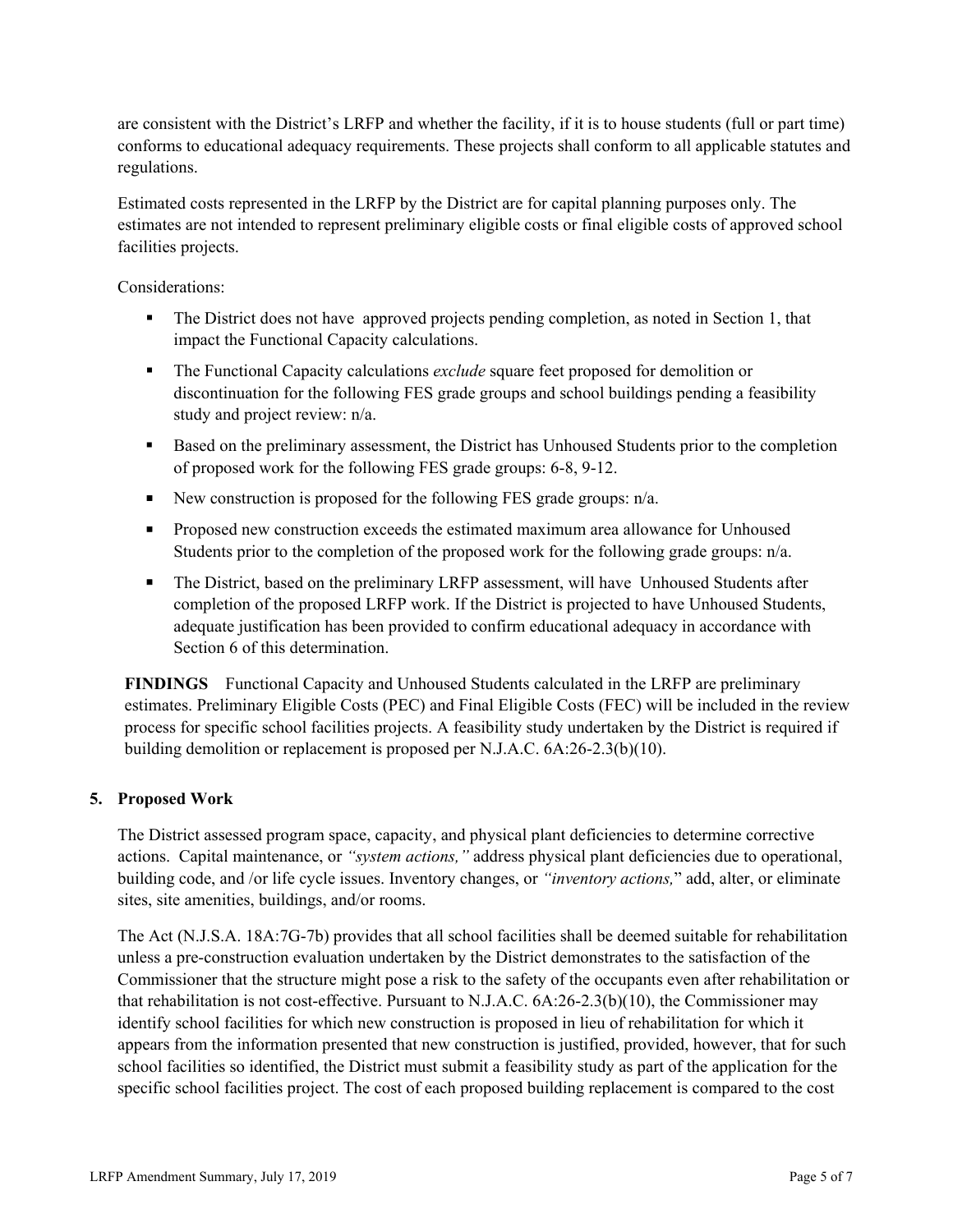of additions or rehabilitation required to eliminate health and safety deficiencies and to achieve the District's programmatic model.

Table 5 lists the scope of work proposed for each school based on the building(s) serving their student population. Detailed information can be found in the LRFP website reports titled *"School Asset Inventory," "LRFP Systems Actions Summary," and "LRFP Inventory Actions Summary."*

With the completion of the proposed work, the following schools are proposed to be eliminated:  $n/a$ ; the following schools are proposed to be added: n/a.

| <b>Proposed Scope of Work</b>                                                         | <b>Applicable Schools</b>                                                                                                        |
|---------------------------------------------------------------------------------------|----------------------------------------------------------------------------------------------------------------------------------|
| Renovation only (no new construction)                                                 |                                                                                                                                  |
| System actions only (no inventory actions)                                            | Eisenhower (070); Arleth (060); Truman (075);<br>Samsel (085); Sayreville Middle (055); War<br>Memorial High (050); Wilson (120) |
| Inventory actions only (no systems actions)                                           | n/a                                                                                                                              |
| Systems and inventory changes                                                         | n/a                                                                                                                              |
| New construction                                                                      |                                                                                                                                  |
| Building addition only (no systems or existing inventory actions)                     | n/a                                                                                                                              |
| Renovation and building addition (system, inventory, and new<br>construction actions) | n/a                                                                                                                              |
| New building on existing site.                                                        | n/a                                                                                                                              |
| New building on new or expanded site                                                  | n/a                                                                                                                              |
| Site and building disposal (in addition to above scopes)                              |                                                                                                                                  |
| Partial building demolition                                                           | n/a                                                                                                                              |
| Whole building demolition                                                             | n/a                                                                                                                              |
| Site and building disposal or discontinuation of use                                  | n/a                                                                                                                              |

### **Table 5. School Building Scope of Work**

**FINDINGS** The Department has determined that the proposed work is adequate for approval of the District's LRFP amendment. However, Department approval of proposed work in the LRFP does not imply the District may proceed with a school facilities project. The District must submit individual project applications with cost estimates for Department project approval. Both school facilities project approval and other capital project review require consistency with the District's approved LRFP.

# **6. Proposed Room Inventories and the Facilities Efficiency Standards**

The District's proposed school buildings were evaluated to assess general educational adequacy in terms of compliance with the FES area allowance pursuant to N.J.A.C. 6A:26-2.2 and 2.3.

District schools are proposed to provide less square feet per student than the FES after the completion of proposed work as indicated in Table 5.

**FINDINGS** The Department has determined that the District's proposed room inventories are adequate for LRFP approval. If school(s) are proposed to provide less square feet per student than the FES area allowance, the District has provided justification indicating that the educational adequacy of the facility will not be adversely affected and has been granted an FES waiver by the Department pending project